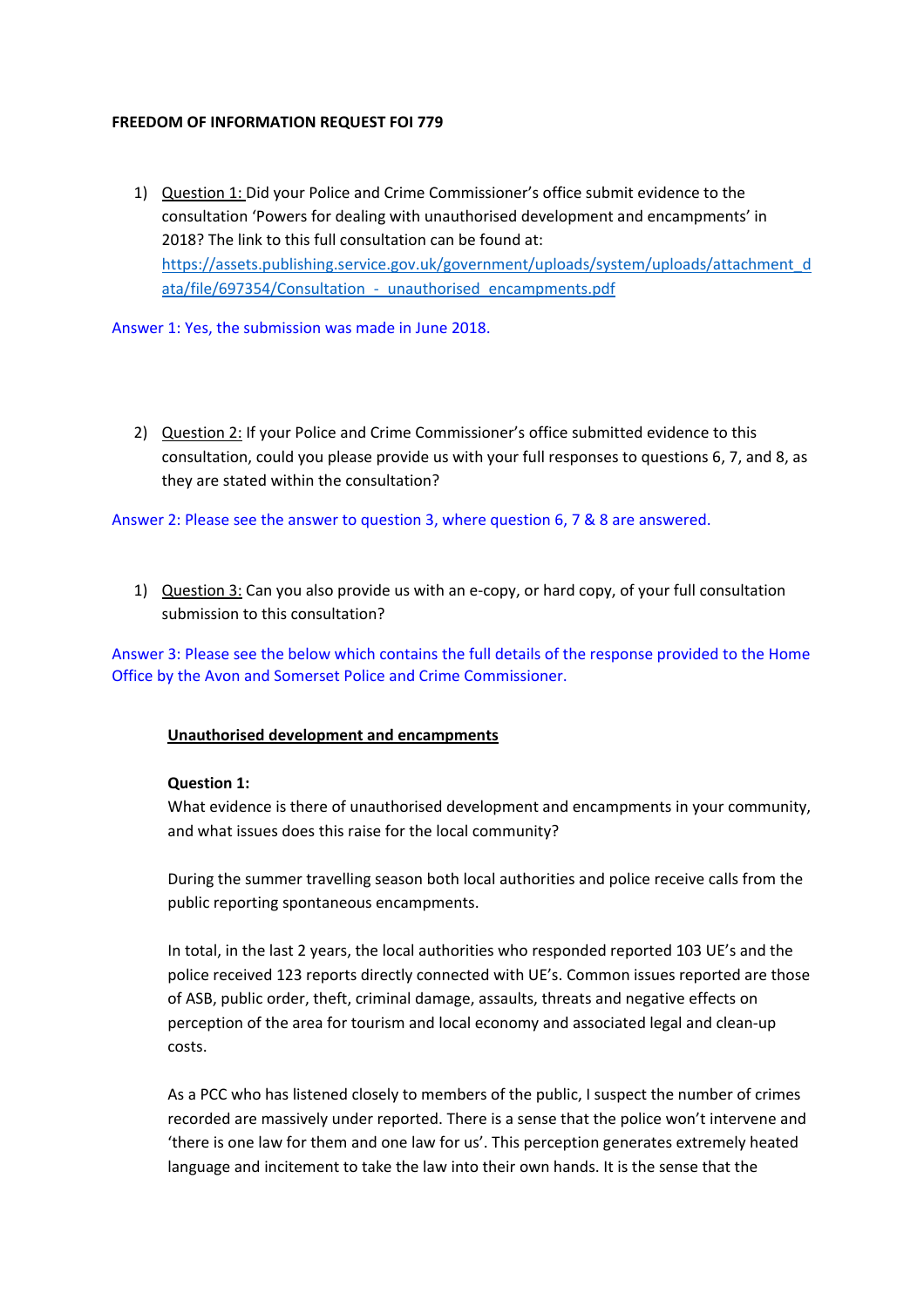authorities sit on their hands, do nothing, while the settled community suffers. This is obviously not the case but their perception is reality. Therefore time is of the essence and transit facilities (and negotiated stopping) is critical for community cohesion.

## June 2016 to May 2018

| <b>Local Authority Area</b> | <b>Number of UE's</b> | <b>Number of associated</b><br><b>Crime Reports</b> |
|-----------------------------|-----------------------|-----------------------------------------------------|
| <b>Bristol</b>              | n/k                   | 35                                                  |
| South Gloucestershire       | n/k                   | 26                                                  |
| Mendip                      | n/k                   | 8                                                   |
| South Somerset              | 13                    | $\overline{7}$                                      |
| North Somerset              | 67                    | 13                                                  |
| Sedgemoor                   | 13                    | 16                                                  |
| <b>Taunton Deane</b>        | 10                    | 14                                                  |
| <b>West Somerset</b>        | n/k                   | $\Omega$                                            |
| <b>BaNES</b>                | n/k                   | 4                                                   |

Monthly breakdown of crime reports

|      | 2016        | 2017   | 2018                    |
|------|-------------|--------|-------------------------|
| Jan  |             |        |                         |
| Feb  |             |        |                         |
| Mar  |             |        | 5                       |
| Apr  |             | $10\,$ | $\overline{\mathbf{3}}$ |
| May  |             | 16     |                         |
| Jun  | 13          | 30     |                         |
| Jul  | $10\,$      | 14     |                         |
| Aug  | $11\,$      | 13     |                         |
| Sept | $\mathbf 1$ |        |                         |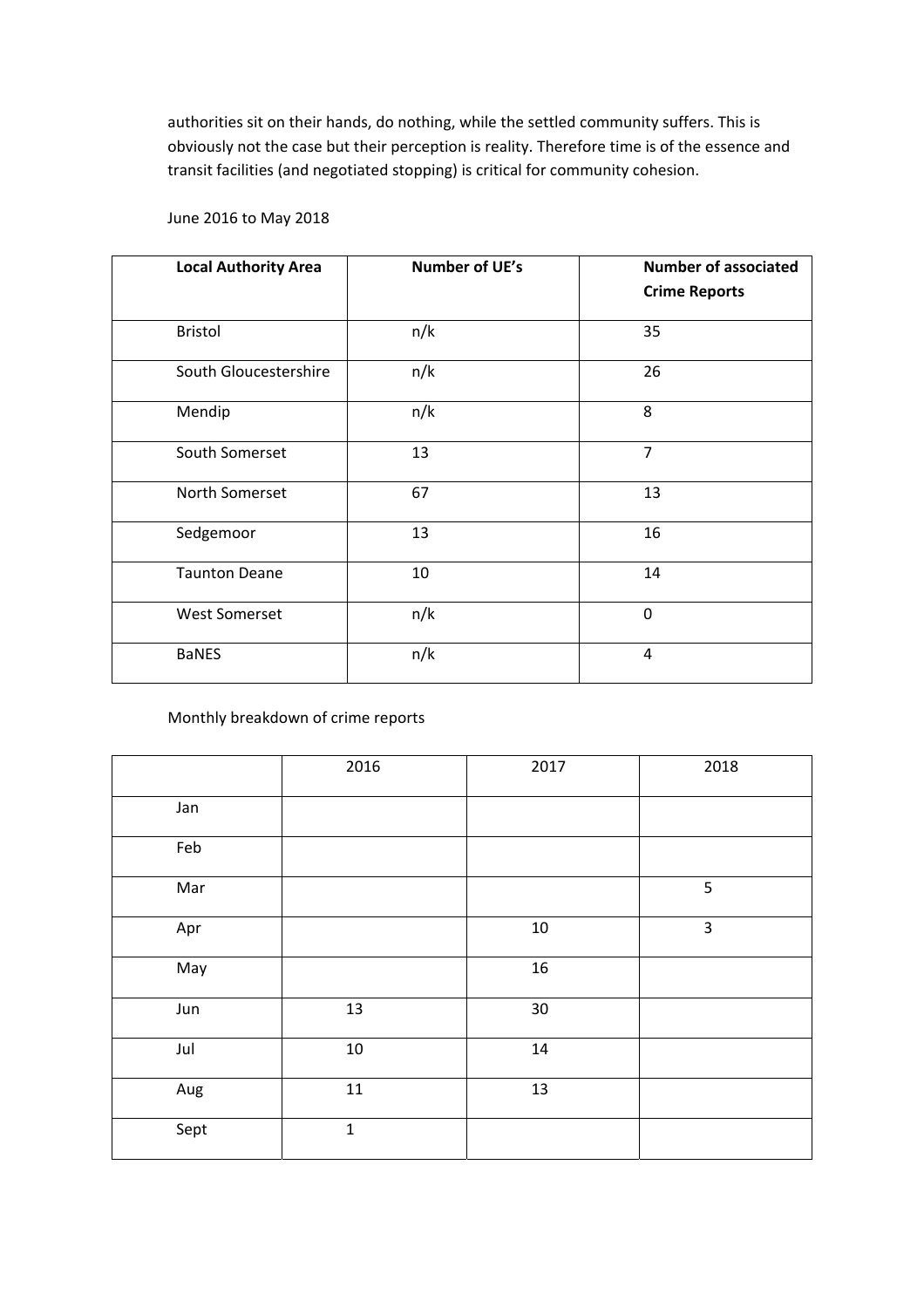| Oct |  |  |
|-----|--|--|
| Nov |  |  |
| Dec |  |  |

#### **Powers for dealing with unauthorised encampments**

#### **Question 2:**

.

We would like to invite evidence of unauthorised encampments which have occurred in the last 2 years, as follows:

a. the number of instances where trespassers have occupied land without authorisation, including the location and scale of the encampment.

South Somerset – 13 UE's – no detail provided Sedgemoor – 13 UE's ‐ normally 5 caravans or less but on one occasion 20 North Somerset – 67 UE's – 2 to 5 caravans Taunton Deane – 12 UE's – no detail provided

Locations included council car parks, Park & Ride car parks, parks, recreational fields, sports fields, supermarket car parks and other open spaces of greenfield land.

b. whether the land in a) required cleaning or repair once the encampment had left, and if so, what was the cost?

All councils reported associated cleaning costs which vary between a quick tidy up and more thorough cleaning to remove human waste and abandoned caravans. Estimates solely for cleaning were £300 per UE but these rose to £2000 where the area had to be resurfaced due to damage.

c. how was each unauthorised encampment encouraged to leave, how long did it take, and was the local authority able to move them on; or did the police became involved?

Typical LA reaction to UE is for the LA to attend and carry out welfare and housing assessments, prepare legal papers, obtain Court Orders, serve Court Orders, wait for vacation and clean up. Process takes 10‐15 days. No separate figures are available on whether the police or the LAs were the lead in enforcement.

An example within our force area last summer highlighted how high feelings can run in the settled community. Following several days of an UE on a recreation area a local protest was organised on social media. Police were made aware and there were 50 people anticipated to attend. The organiser asked for police attendance. The travellers concerned had already been served with a notice to leave and an application had been made for a Possession Order. Due to the numbers who began to assemble and the threat of travellers asking for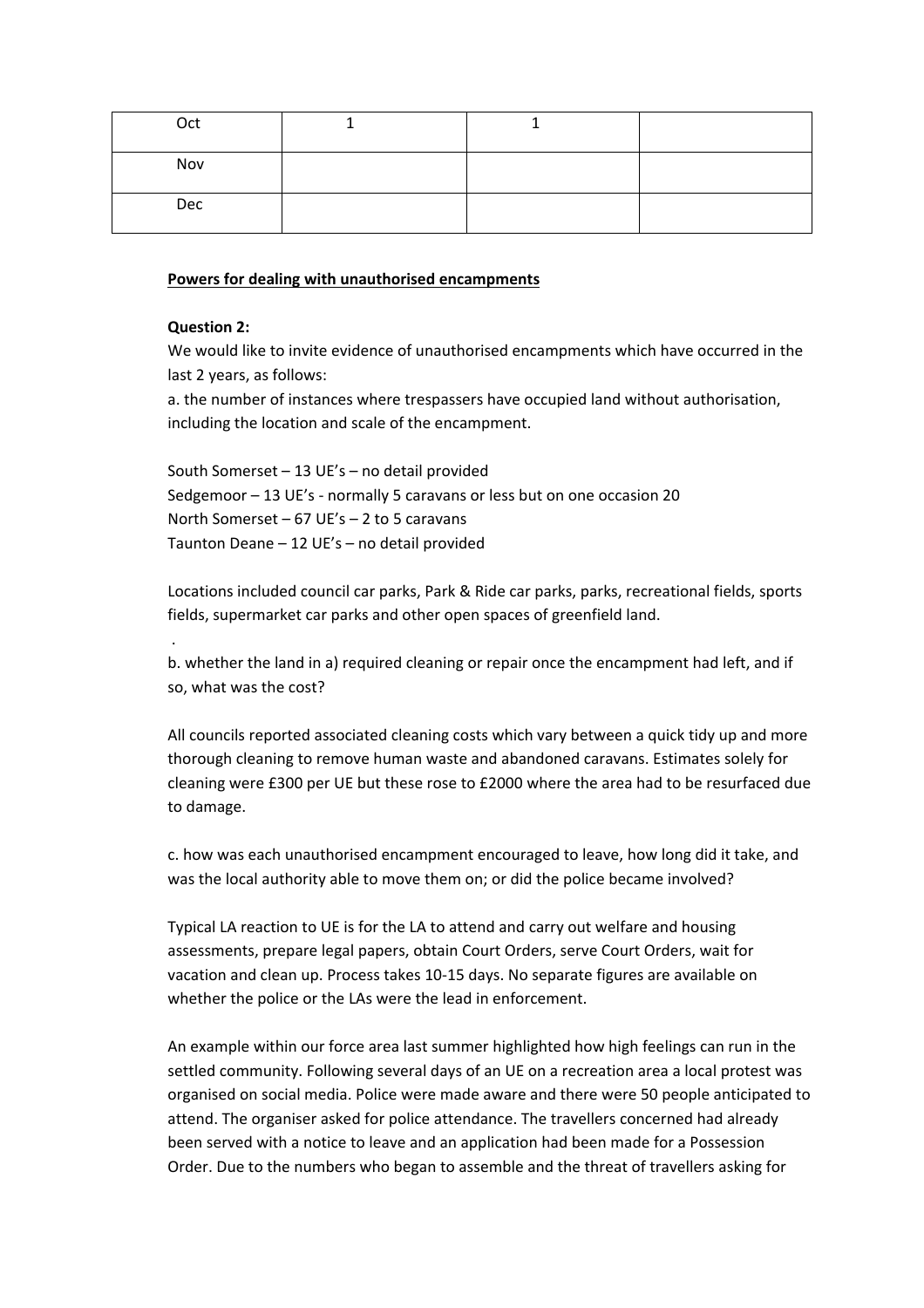support from within their community to boost their numbers a Critical Incident was declared. All available policing resources force wide were drawn into the area and a public order command structure was put in place. Sporadic disorder took place, roads were closed and there was significant disruption. Numbers were estimated at 300 protesters. The travellers decided to leave some 8 hours later and had to be escorted from the area.

## **Streamlining the powers under which local authorities can direct unauthorised campers to leave land**

## **Question 3:**

Do you think that the existing powers made available to local authorities to remove unauthorised campers from land are effective?

LA's report that the legislation is generally effective but that weekends and bank holiday provision should be made available by the Courts. One mentioned reviewing the common law powers where Court Orders had been obtained against the same group on a previous site.

Police state that LAs look to them to take action which is not possible if the offences are not made out.

The argument is moving the travellers to where. Eg. One Park & Ride facility to another ‐ moving the problem is not solving the problem.

## **Question 4:**

Do you think local authorities could improve their use of existing powers?

LAs cited the costs and resource demand inherent in this reactive process.

Police state that the provision of transit sites that are appropriately sited and viewed as acceptable by the travelling community would make enforcement much more straightforward. Government could and should direct that such land / sites are made available by all local authorities.

**Question 5**: What other powers may help local authorities deal with unauthorised encampments?

Stronger powers were requested in relation to public areas such as car parks as opposed to traditional areas of 'common land'.

The police state that these powers are already available but lack consistent enforcement.

## **Aggravated trespass**

## **Question 6**: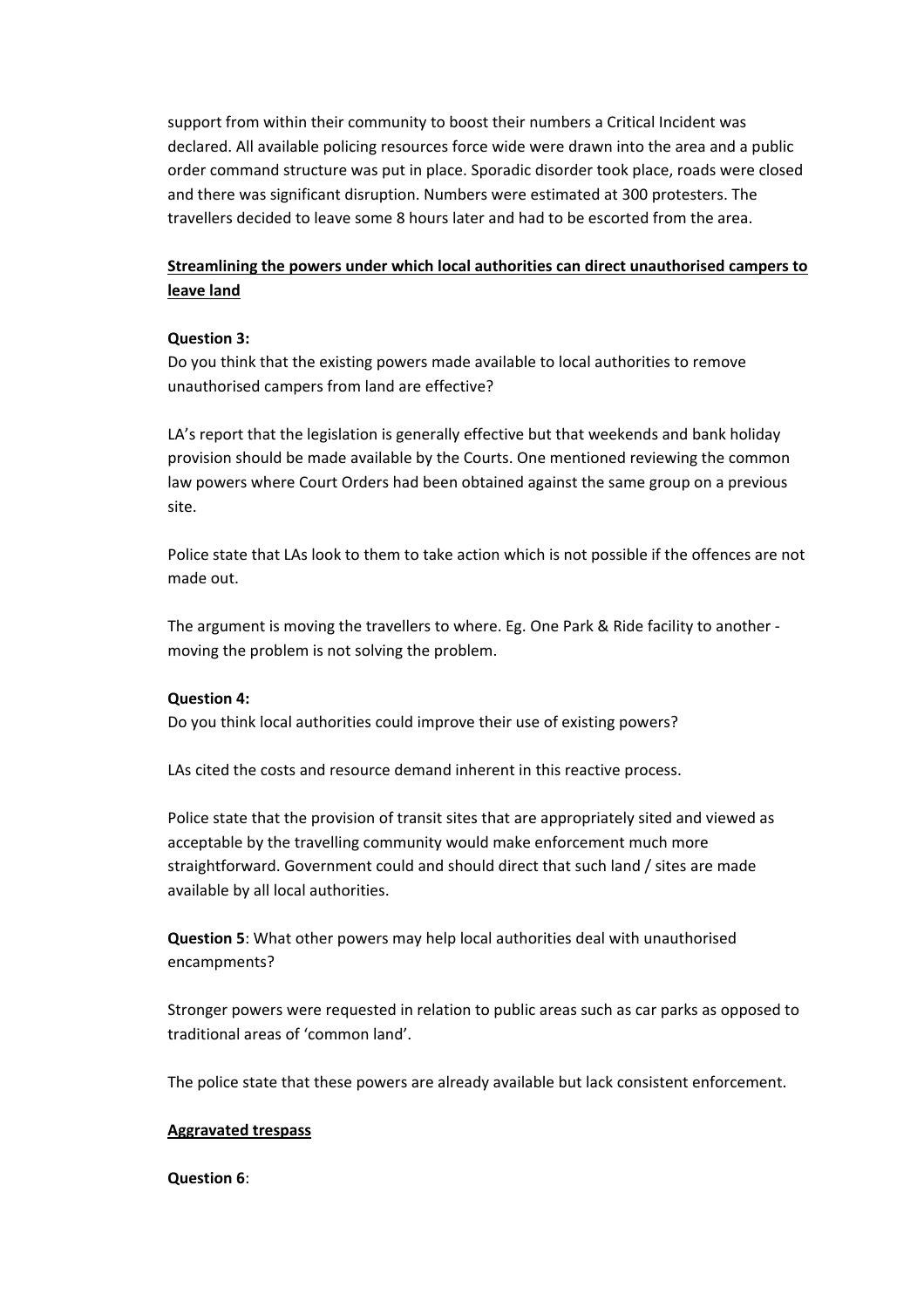Do you consider that the current powers for police to direct trespassers to leave land are effective?

LAs state police powers are most effective where alternative sites are provided and available. The resource intensive nature of a forcible removal of vehicles, caravans and people generally make the legal provisions ineffective.

The police state that current powers are effective and sufficient. However, where no transit sites are available, as is the position in all but 2 of the 9 local authorities within the force area, S62 powers are not available to be used.

## **Question 7**:

Would any new or revised powers that enable police to direct trespassers to leave land make it easier to deal with unauthorised encampments?

LAs state they wish police had more powers in relation to commercial premises such as car park which have a huge impact on local business and the settled community.

The police state that there are clear grounds to use powers but their implementation remains patchy due to local decision makers taking inconsistent views. A clear guidance policy from government, viewed together with current National Police Chiefs Council and College of Policing guidance would assist in consistency across regional areas and nationally.

#### **Question 8**:

Do you consider that the Government should consider criminalising unauthorised encampments, in addition to the offence of aggravated trespass? If so, how should a new offence differ, and what actions and circumstances should it apply to?

LAs asked that a new offence in relation to UEs that cause serious inconvenience to the local economy such as car parks.

Police state that these powers already exist but enforcement needs to consistent across each force area, each region and nationally.

# **Use of injunctions to protect land**

#### **Question 9**:

What barriers are there to the greater use of injunctions by local authorities, where appropriate, and how might they be overcome?

LAs report that in general these are no more effective than any other powers and can take just as long to enforce as it takes to get a possession order..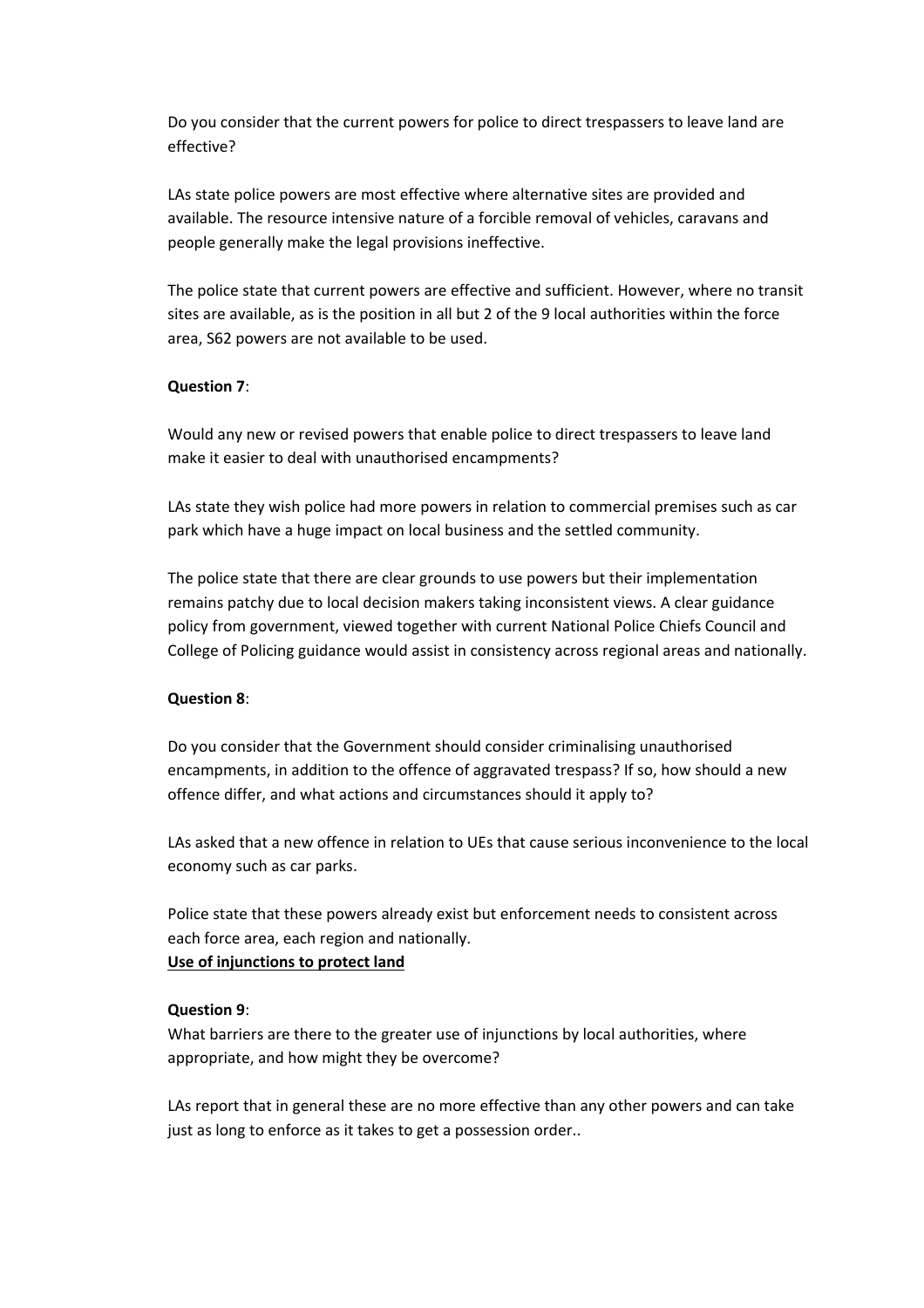## **Joint‐working between local authorities, communities and the police**

## **Question 10:**

Do you have any suggestions or examples of how local authorities, the police, the courts and communities can work together more successfully to improve community relations and address issues raised by unauthorised encampments?

LAs report the helpfulness of the agreement with ASC that defines roles and responsibilities.

As previously stated there must be clear guidance at force, regional and national levels to ensure consistency. Given the natural cycle of the travelling calendar LAs and Police must make contingency plans in advance by preparing templates, identifying key responsible staff, agreeing partnership actions, training those within the courts system on what to expect and educating the settled community on the legislation and what actions are appropriate.

Good practice within our force area is evidenced by a close working relationship between the local NPT supervisor and the Travel Liaison Officers of the local LA. Whenever an UE occurs a joint visit occurs with the TLO's and the Neighbourhood Sgt where an assessment is made of which powers are the most appropriate in the circumstances. Both agencies support each other regardless of who is leading in any enforcement process.

## **Court Processes**

## **Question 11**:

Are there ways in which court processes might be modified in a proportionate way to ensure unauthorised encampments can be addressed more quickly?

Amending the Court availability to allow for bank holidays and weekends. Regular training in advance of the travelling season to ensure timely and informed decisions can be made.

## **Interim possession orders**

## **Question 12**:

In your view, what would the advantages and disadvantages be of extending the IPO process to open land?

LAs state that resources are the biggest issues. They feel Police Forces cannot mobilise sufficient numbers to remove large encampments. Court availability also impacts on the process.

The Police state that they are more than capable of dealing with such situations but contingency and prior planning are the key.

IPOs are not appropriate for use with unauthorised encampments.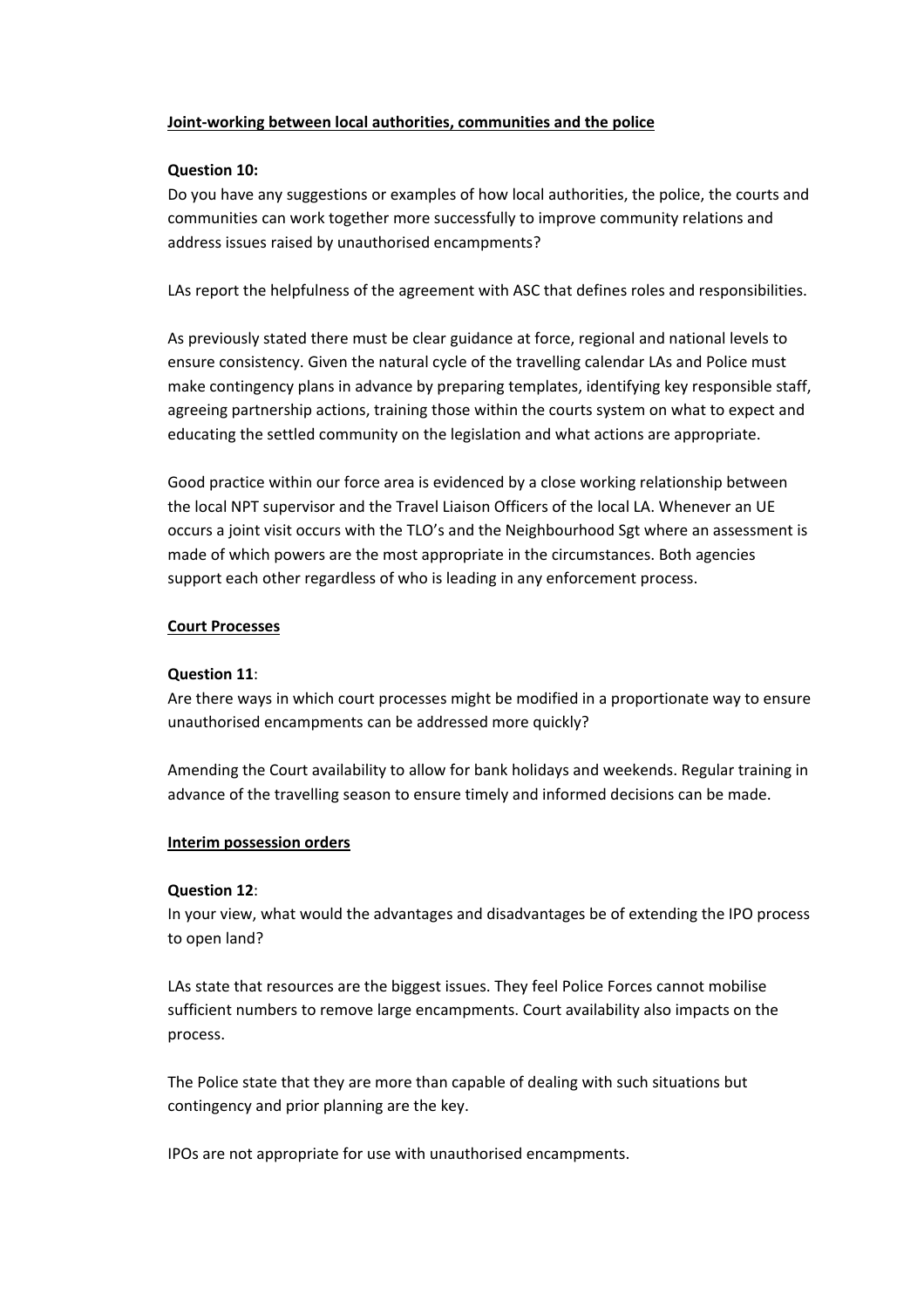## **Powers for dealing with unauthorised development**

## **Question 13:**

Are you aware of any specific barriers which prevent the effective use of current planning enforcement powers?

No information was provided from Local Authorities

## **Question 14**:

If you are aware of any specific barriers to effective enforcement, are there any resourcing or administrative arrangements that can help overcome them?

No information was provided from Local Authorities

**Question 15:** Are you aware of any specific barriers which prevent the effective use of temporary stop notices? If so, do you have a view on how these barriers can be overcome?

No information was provided from Local Authorities

## **Improving the efficiency of enforcement notice appeals**

## **Question 16:**

How do you think the existing enforcement notice appeals process can be improved or streamlined?

LAs state that Appeals always lead to challenges in court which adds to delays and costs. Training for those involved in the court system will mean more streamlined and effective responses – although the overriding blocker is the cost of the process.

## **Government Guidance**

## **Question 17**:

How can Government make existing guidance more effective in informing and changing behaviour?

LAs report that the impact on the settled community must be acknowledged as well as obligations towards the travelling community.

The Police state that are always governed by the Human Right Acts which means that their decisions much be proportionate and necessary and made balancing the needs of the wider community. However national guidance or a Code of Practice would assist.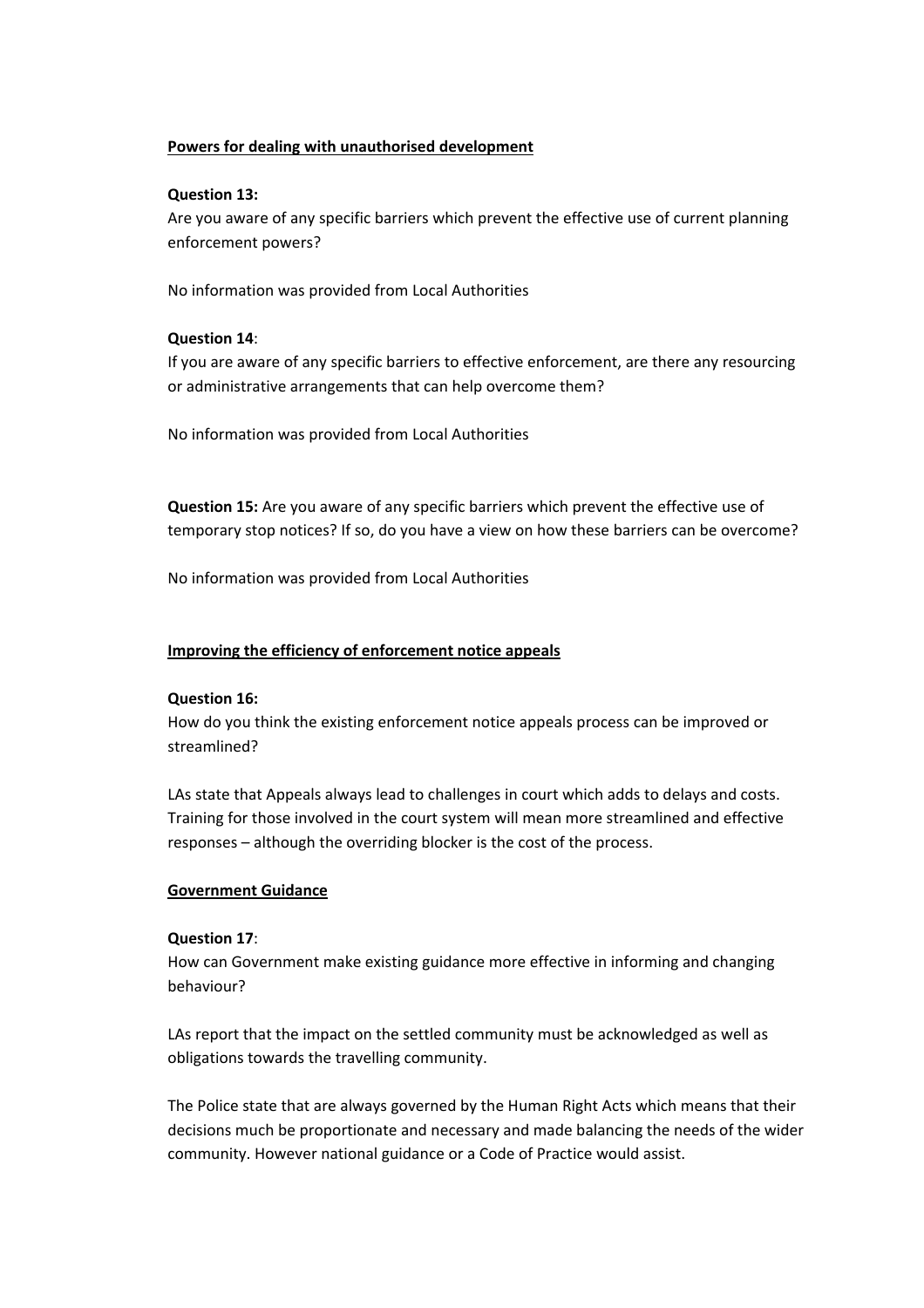#### **Question 18**:

If future guidance was issued as statutory guidance, would this help in taking action against unauthorised development and encampments?

LAs state that site provision is unlikely to change under current government policy.

#### **Planning and traveller site provision**

#### **Question 19**:

Are there any specific barriers to the provision of more authorised permanent and transit sites? If so, is there any action that the Government could take to help overcome those barriers?

Geographical anomalies inherent to our local area mean that there are virtually no 'flood free zones' for sites. The county council are described as taking little proactive interest into the process; there is little political will.

Police feel that LAs have avoided the expectation on them to provide transit sites which has hampered the use of available powers.

#### **Impacts on the travelling community**

#### **Question 20:**

What impact would extending local authority, police or land owner powers have on children and families and other groups with protected characteristics that public authorities must, in the exercise of its functions, have due regard to under their Public Sector Equality Duty?

If powers increase the speed of removal with no adequate provision of sites the impact will be negative. GRT people feel very alienated and viewed as 'the problem' and lack trust in public bodies as having any interest in their families and communities.

## **Question 21**:

Do you expect that extending the powers referred to above would have a positive or negative impact on the health or educational outcomes of Gypsy, Roma and Traveller communities? If so, do you have any evidence to support this view, and/or suggestions for what could be done to mitigate or prevent any negative impacts?

The only way to improve outcomes for GRT people would be to properly engage with them. To allocate dedicated individuals from within the police and other bodies which would start to develop trust and understanding. Identify potential sites and use existing powers to enforce those who are not using the spaces. Also to proactively manage 'at risk' sites

#### **Other comments**

#### **Question 22**: